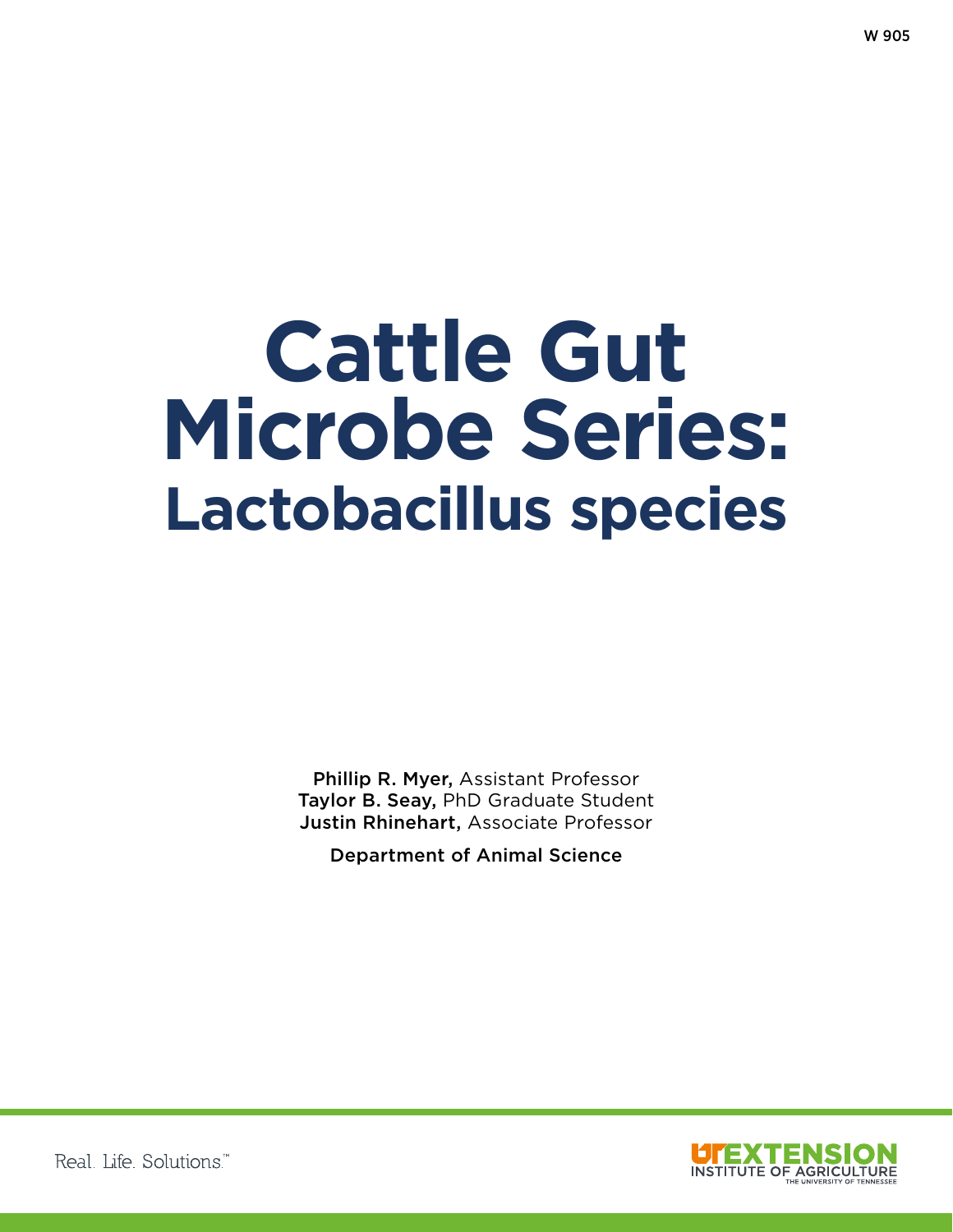The ruminant is a fascinating animal because it can convert feed and forage into energy and microbial protein thanks to the activity of its gut microbial community, such as bacteria. The microbes of the rumen and lower gut have a large impact on the performance and health of their host animal. Many of these microbes are benefcial to cattle. However, other microbes may be pathogenic and cause harm. Optimizing management strategies to improve performance and animal health monitoring relies on an understanding of these key microbes in the digestive tract, and how they may impact your operation. This frst publication in the Cattle Gut Microbes Series will introduce and discuss microbes, or groups of microbes, that are important to cattle production.

## **Overview**

*Lactobacillus* microbes are abundant and infuential in the rumen of cattle. *Lactobacillus* species are rod-shaped, gram-positive bacteria that produce lactic acid. Depending on the situation, *Lactobacillus* microbes can be both beneficial and/or harmful to cattle performance.



Ruminants are adapted to utilize predominantly forage-based diets; however, growth and milk production are considerably increased when they consume high-grain supplements in addition to roughage. Ruminal abundances of *Lactobacillus* species are greater in cattle fed a high-grain diet.

Figure 1. *Image of* Lactobacillus *organisms. Image modifed and courtesy of SciMAT/Photo Researchers, Inc.*

Lactic acid producing bacteria, such as *Lactobacillus* species, can grow quickly in the rumen under conditions of low pH caused by high-grain diets. Lactic acid production happens quickly in this situation, lowering the rumen pH even more and ultimately leading to health complications such as acidosis. The pH issue can continue to worsen, creating a rumen environment more selective for lactic acid-producing bacteria.



Figure 2. *pH issues in acidosis. Image adapted from ruminantdigestivesystem.com.*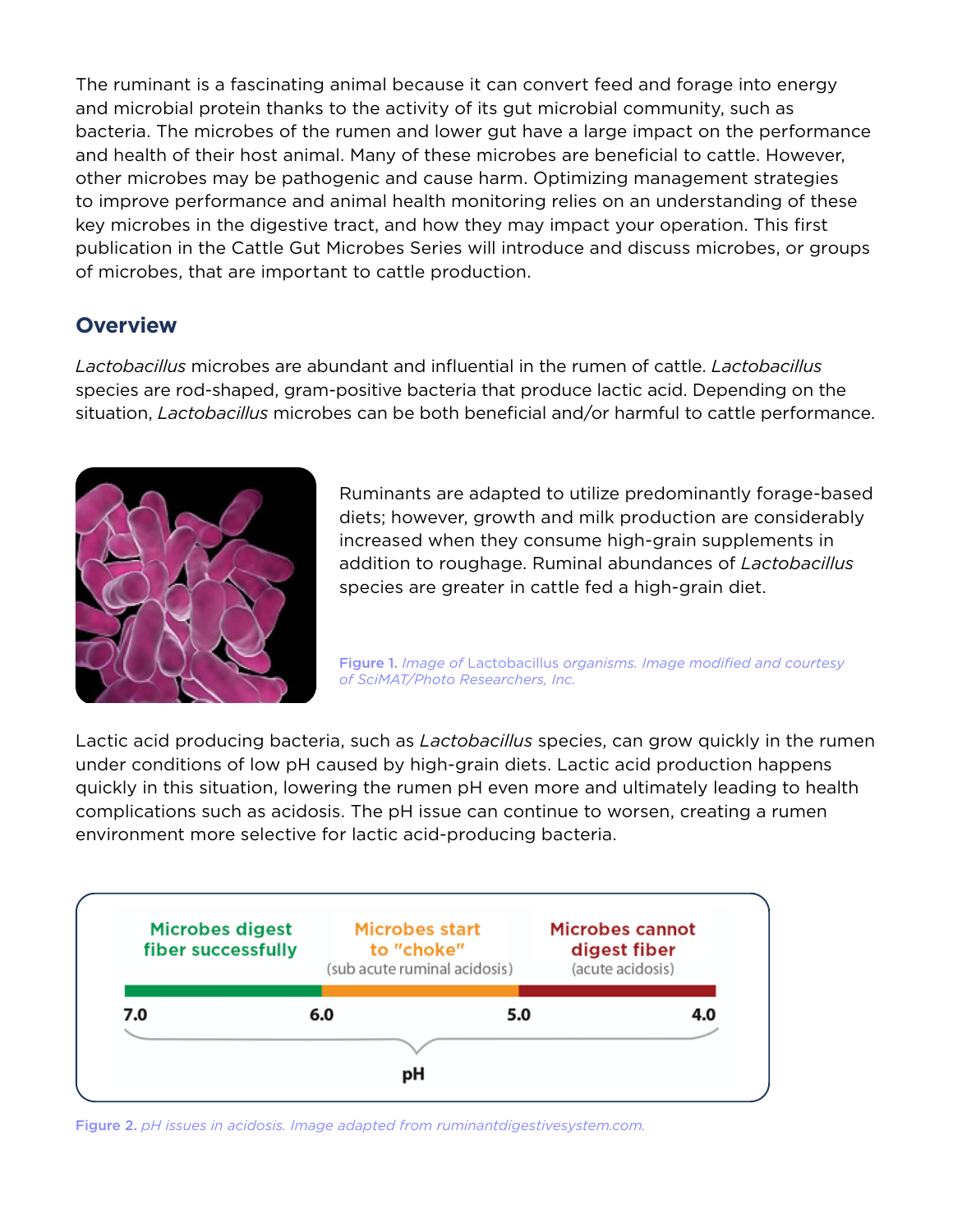

On the other end of the spectrum, some *Lactobacillus* species are commonly used as probiotics in human foods and animal feed. Research has demonstrated that *Lactobacillus* species can provide some protection against intestinal infection.

Figure 3. Lactobacillus *species, as a probiotic, delivered through feed or into the reproductive tract can improve production outcomes. Image created in BioRender.*

Beyond the rumen, although highly dominant and indicative of a healthy reproductive tract in humans, *Lactobacillus* abundance is low in the bovine reproductive tract; however, recent studies suggest the administration of *Lactobacillus* to the vagina of cows prior to calving may decrease the prevalence of postpartum metritis [1,2].

Figure 4. Lactobacillus *species administered into the vagina eliminates pathogens and may beneft a potential pregnancy by improving the uterine environment. Image created in BioRender.*



## **What does this mean for me?**

In many ways, lactic acid-producing bacteria such as *Lactobacillus* species, contribute to the health and well-being of the ruminant. They have been shown (but are not limited) to:

- Contribute to ruminal acidosis.
- Stabilize digestion and gut health.
- Alleviate some disease occurrence.

Understanding how these bacteria impact cattle production can help beef cattle producers improve disease management and production efficiency in their herds. For example, this can be informational to diagnose a problem, such as when an animal goes off feed.

If you have any further questions about microbes in your cattle operation, please contact Phillip Myer or visit rumenmicrobes.utk.edu. As always, consult with your county UT Extension agent for more information.